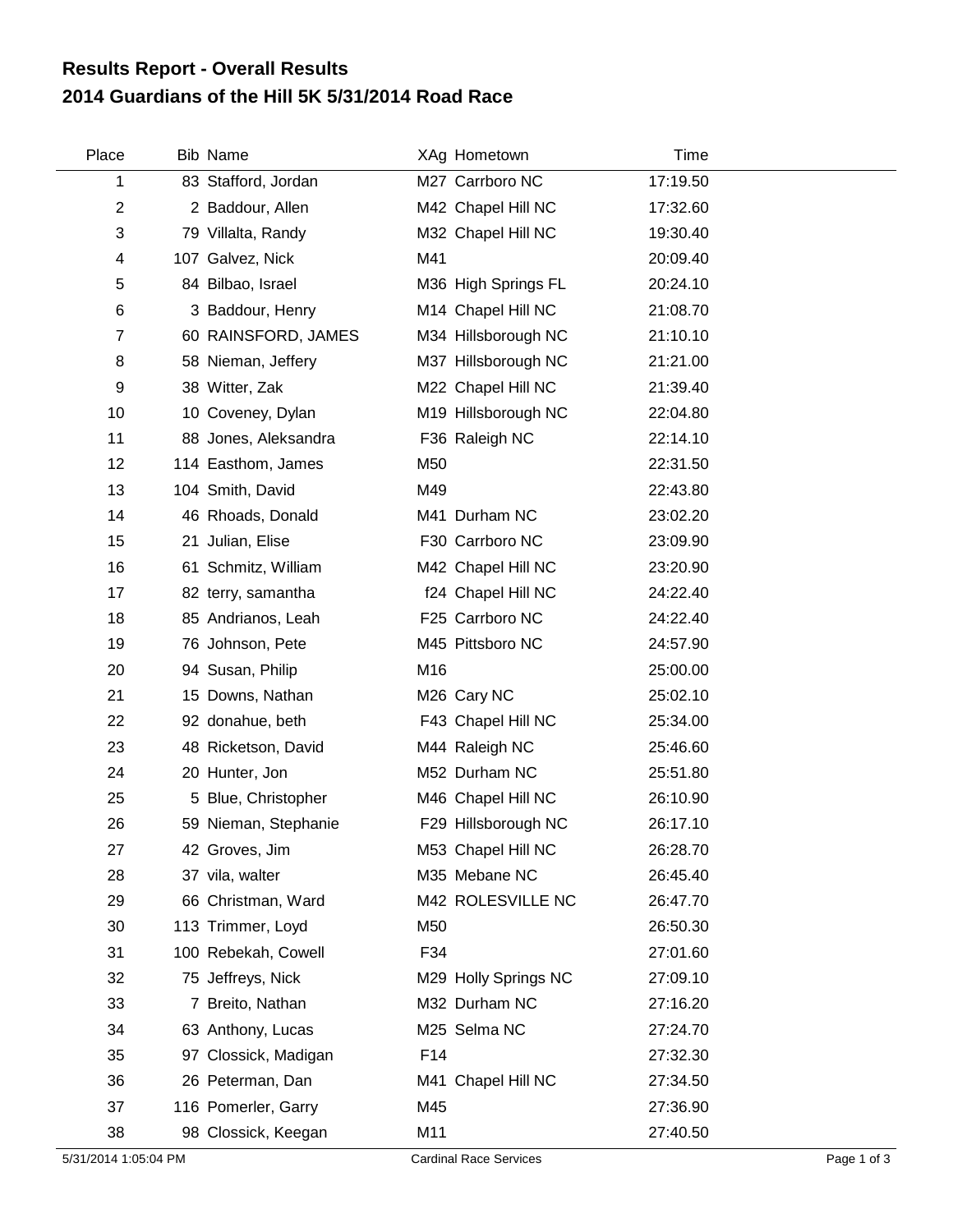| Place | Bib Name                   |                 | XAg Hometown                   | <b>Time</b> |  |
|-------|----------------------------|-----------------|--------------------------------|-------------|--|
| 39    | 96 Clossick, Tina          | F42             |                                | 27:45.70    |  |
| 40    | 27 Peterman, Kadin         |                 | M <sub>16</sub> Chapel Hill NC | 27:46.30    |  |
| 41    | 115 Easthom, Laurin        | F49             |                                | 28:27.10    |  |
| 42    | 93 Jensen, Chris           |                 | M47 Chapel Hill NC             | 28:36.50    |  |
| 43    | 19 Harrington, Philip      |                 | M50 Pittsboro NC               | 29:02.20    |  |
| 44    | 78 Villalta, Elizabeth     |                 | F33 Chapel Hill NC             | 29:16.00    |  |
| 45    | 22 Karpinos, Ralph         |                 | M64 Chapel Hill NC             | 29:21.40    |  |
| 46    | 64 Axe, Kelsey             |                 | F24 Carrboro NC                | 30:00.60    |  |
| 47    | 9 Cheely, Erin             |                 | F33 Durham NC                  | 30:01.30    |  |
| 48    | 12 Dekaney, Kyle           |                 | M13 Pittsboro NC               | 30:02.70    |  |
| 49    | 44 porterfield, shari      |                 | F50 Hillsborough NC            | 30:25.80    |  |
| 50    | 47 Rice, Katie             |                 | F20 High Point NC              | 30:32.20    |  |
| 51    | 33 Strauch, Christina      |                 | F28 Chapel Hill NC             | 30:36.30    |  |
| 52    | 13 dondero, elizabeth      |                 | F37 DURHAM NC                  | 31:17.50    |  |
| 53    | 111 Potter, Will           | M25             |                                | 31:20.70    |  |
| 54    | 106 Romeyn, Leslie         | F <sub>26</sub> |                                | 31:20.70    |  |
| 55    | 110 Campbell, Benjamin     | M11             |                                | 31:34.20    |  |
| 56    | 70 Hammond, Carolyn        |                 | F13 Pittsboro NC               | 31:36.10    |  |
| 57    | 71 Hammond, Elizabeth      |                 | F11 Pittsboro NC               | 31:37.30    |  |
| 58    | 8 Carstensen, Patricia     |                 | F62 Durham NC                  | 32:20.90    |  |
| 59    | 90 Louder-Reynolds, Tawnya |                 | F43 Chapel Hill NC             | 32:37.20    |  |
| 60    | 65 Christman, Holly        |                 | F42 ROLESVILLE NC              | 32:43.80    |  |
| 61    | 74 Howe, Nichole           |                 | F35 Chapel Hill NC             | 32:49.70    |  |
| 62    | 35 Turner, Clifton         |                 | M48 Chapel Hill NC             | 32:58.50    |  |
| 63    | 49 Collago, Crista         |                 | F33 Durham NC                  | 33:00.80    |  |
| 64    | 39 Bell, Kitty             |                 | F50 Chapel Hill NC             | 33:01.90    |  |
| 65    | 69 Garstka, Noelle         |                 | F37 Chapel Hill NC             | 33:07.00    |  |
| 66    | 68 Garstka, Amelia         |                 | F8 Chapel Hill NC              | 33:07.30    |  |
| 67    | 18 Gates, Jonnie           |                 | M38 Rocky Mount NC             | 33:43.90    |  |
| 68    | 45 Powers, William         |                 | M79 Chapel Hill NC             | 33:57.10    |  |
| 69    | 4 Bell, Jerry              |                 | M76 Chapel Hill NC             | 34:28.70    |  |
| 70    | 67 Coyle, Thomas           |                 | M39 Durham NC                  | 34:37.10    |  |
| 71    | 24 Marini, Briana          |                 | F24 Fuquay-Varina NC           | 34:45.70    |  |
| 72    | 31 Routh, Christine        |                 | F28 Chapel Hill NC             | 34:46.10    |  |
| 73    | 32 Sinkiewicz, Jacob       |                 | M27 Mebane NC                  | 34:51.30    |  |
| 74    | 77 Pendleton, Bryan        |                 | M26 Mebane NC                  | 34:52.10    |  |
| 75    | 30 powell, emily           |                 | F29 Mebane NC                  | 34:55.90    |  |
| 76    | 73 Hammond, Natalie        |                 | F11 Pittsboro NC               | 35:23.10    |  |
| 77    | 6 blue, johanna            |                 | f29 Durham NC                  | 35:24.60    |  |
| 78    | 40 Clark, Andrew           |                 | M30 Clayton NC                 | 36:11.00    |  |
| 79    | 99 Hill, Pearlene          | F <sub>29</sub> |                                | 37:37.10    |  |